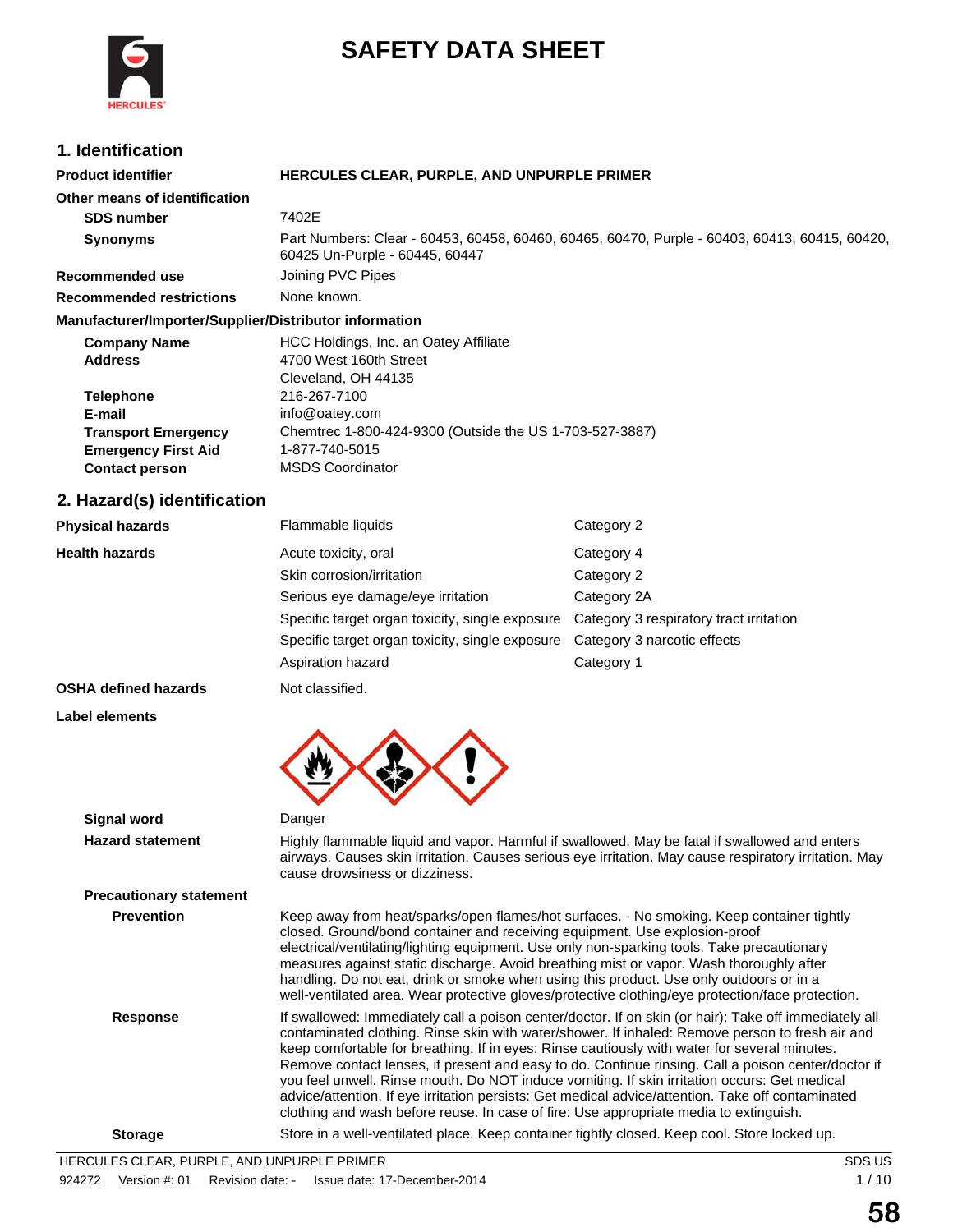# **Hazard(s) not otherwise**

**classified (HNOC)**

Frequent or prolonged contact may defat and dry the skin, leading to discomfort and dermatitis. May form explosive peroxides. Contains a chemical classified by the US EPA as a suspected possible carcinogen.

#### **Supplemental information**

Not applicable.

### **3. Composition/information on ingredients**

#### **Mixtures**

| <b>Chemical name</b> | <b>CAS</b> number | %         |
|----------------------|-------------------|-----------|
| Acetone              | 67-64-1           | $30 - 60$ |
| Cyclohexanone        | 108-94-1          | $15 - 40$ |
| Furan, Tetrahydro-   | 109-99-9          | $10 - 30$ |
| Methyl ethyl ketone  | 78-93-3           | $10 - 30$ |

\*Designates that a specific chemical identity and/or percentage of composition has been withheld as a trade secret.

| 4. First-aid measures                                                        |                                                                                                                                                                                                                                                                                                                                                                                     |
|------------------------------------------------------------------------------|-------------------------------------------------------------------------------------------------------------------------------------------------------------------------------------------------------------------------------------------------------------------------------------------------------------------------------------------------------------------------------------|
| <b>Inhalation</b>                                                            | Remove victim to fresh air and keep at rest in a position comfortable for breathing. Call a POISON<br>CENTER or doctor/physician if you feel unwell.                                                                                                                                                                                                                                |
| <b>Skin contact</b>                                                          | Take off immediately all contaminated clothing. Wash with plenty of soap and water. If skin<br>irritation occurs: Get medical advice/attention.                                                                                                                                                                                                                                     |
| Eye contact                                                                  | Immediately flush eyes with plenty of water for at least 15 minutes. Remove contact lenses, if<br>present and easy to do. Continue rinsing. If eye irritation persists: Get medical advice/attention.                                                                                                                                                                               |
| Ingestion                                                                    | Call a physician or poison control center immediately. Do not induce vomiting. If vomiting occurs,<br>keep head low so that stomach content doesn't get into the lungs. Aspiration may cause<br>pulmonary edema and pneumonitis.                                                                                                                                                    |
| <b>Most important</b><br>symptoms/effects, acute and<br>delayed              | Irritation of nose and throat. Aspiration may cause pulmonary edema and pneumonitis. Severe eye<br>irritation. Symptoms may include stinging, tearing, redness, swelling, and blurred vision. May<br>cause respiratory irritation. Vapors have a narcotic effect and may cause headache, fatigue,<br>dizziness and nausea. Skin irritation. May cause redness and pain.             |
| Indication of immediate<br>medical attention and special<br>treatment needed | Provide general supportive measures and treat symptomatically. Thermal burns: Flush with water<br>immediately. While flushing, remove clothes which do not adhere to affected area. Call an<br>ambulance. Continue flushing during transport to hospital. In case of shortness of breath, give<br>oxygen. Keep victim warm. Keep victim under observation. Symptoms may be delayed. |
| <b>General information</b>                                                   | Take off all contaminated clothing immediately. Ensure that medical personnel are aware of the<br>material(s) involved, and take precautions to protect themselves. Wash contaminated clothing<br>before reuse.                                                                                                                                                                     |
| 5. Fire-fighting measures                                                    |                                                                                                                                                                                                                                                                                                                                                                                     |
| Suitable extinguishing media                                                 | Alcohol resistant foam. Water fog. Dry chemical powder. Carbon dioxide (CO2).                                                                                                                                                                                                                                                                                                       |
| Unsuitable extinguishing<br>media                                            | Do not use water jet as an extinguisher, as this will spread the fire.                                                                                                                                                                                                                                                                                                              |
| Specific hazards arising from<br>the chemical                                | Vapors may form explosive mixtures with air. Vapors may travel considerable distance to a source<br>of ignition and flash back. During fire, gases hazardous to health may be formed.                                                                                                                                                                                               |
| Special protective equipment<br>and precautions for firefighters             | Self-contained breathing apparatus and full protective clothing must be worn in case of fire.                                                                                                                                                                                                                                                                                       |
| <b>Fire fighting</b><br>equipment/instructions                               | In case of fire and/or explosion do not breathe fumes. Move containers from fire area if you can do<br>so without risk.                                                                                                                                                                                                                                                             |
| <b>Specific methods</b>                                                      | Use standard firefighting procedures and consider the hazards of other involved materials.                                                                                                                                                                                                                                                                                          |

General fire hazards **Highly flammable liquid and vapor.** This product contains tetrahydrofuran that may form explosive organic peroxide when exposed to air or light or with age.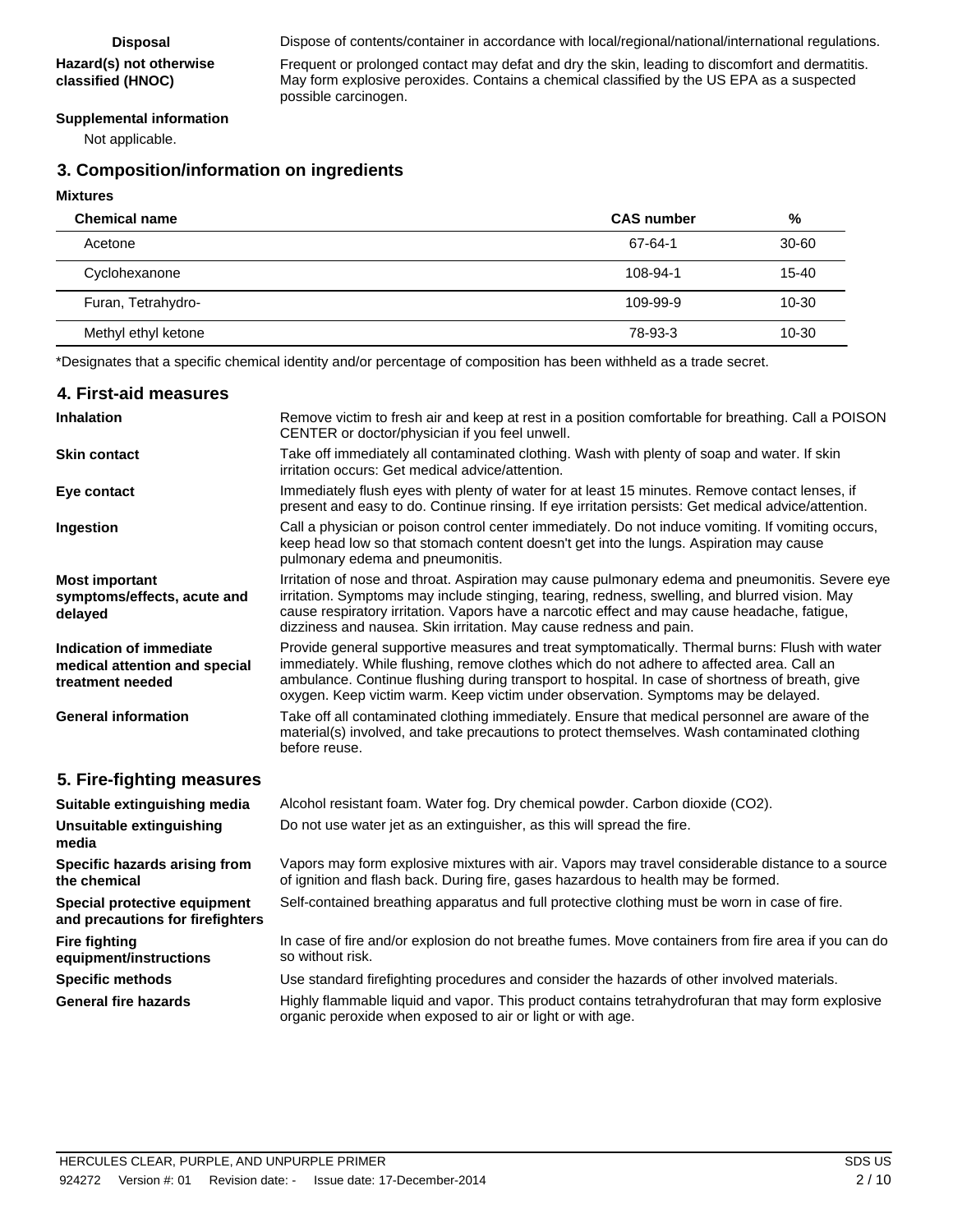### **6. Accidental release measures**

| Personal precautions,<br>protective equipment and<br>emergency procedures | Keep unnecessary personnel away. Keep people away from and upwind of spill/leak. Keep out of<br>low areas. Eliminate all ignition sources (no smoking, flares, sparks, or flames in immediate area).<br>Wear appropriate protective equipment and clothing during clean-up. Avoid breathing mist or<br>vapor. Do not touch damaged containers or spilled material unless wearing appropriate protective<br>clothing. Ventilate closed spaces before entering them. Local authorities should be advised if<br>significant spillages cannot be contained. For personal protection, see section 8 of the SDS.                                                                                                                                   |
|---------------------------------------------------------------------------|----------------------------------------------------------------------------------------------------------------------------------------------------------------------------------------------------------------------------------------------------------------------------------------------------------------------------------------------------------------------------------------------------------------------------------------------------------------------------------------------------------------------------------------------------------------------------------------------------------------------------------------------------------------------------------------------------------------------------------------------|
| <b>Methods and materials for</b><br>containment and cleaning up           | Eliminate all ignition sources (no smoking, flares, sparks, or flames in immediate area). Take<br>precautionary measures against static discharge. Use only non-sparking tools. Keep combustibles<br>(wood, paper, oil, etc.) away from spilled material. This product is miscible in water.                                                                                                                                                                                                                                                                                                                                                                                                                                                 |
|                                                                           | Large Spills: Stop the flow of material, if this is without risk. Use water spray to reduce vapors or<br>divert vapor cloud drift. Dike the spilled material, where this is possible. Cover with plastic sheet to<br>prevent spreading. Use a non-combustible material like vermiculite, sand or earth to soak up the<br>product and place into a container for later disposal. Prevent entry into waterways, sewer,<br>basements or confined areas. Following product recovery, flush area with water.                                                                                                                                                                                                                                      |
|                                                                           | Small Spills: Absorb with earth, sand or other non-combustible material and transfer to containers<br>for later disposal. Wipe up with absorbent material (e.g. cloth, fleece). Clean surface thoroughly to<br>remove residual contamination.                                                                                                                                                                                                                                                                                                                                                                                                                                                                                                |
|                                                                           | Never return spills to original containers for re-use. For waste disposal, see section 13 of the SDS.                                                                                                                                                                                                                                                                                                                                                                                                                                                                                                                                                                                                                                        |
| <b>Environmental precautions</b>                                          | Avoid discharge into drains, water courses or onto the ground.                                                                                                                                                                                                                                                                                                                                                                                                                                                                                                                                                                                                                                                                               |
| 7. Handling and storage                                                   |                                                                                                                                                                                                                                                                                                                                                                                                                                                                                                                                                                                                                                                                                                                                              |
| <b>Precautions for safe handling</b>                                      | Vapors may form explosive mixtures with air. Do not handle, store or open near an open flame,<br>sources of heat or sources of ignition. Protect material from direct sunlight. Explosion-proof<br>general and local exhaust ventilation. Take precautionary measures against static discharges. All<br>equipment used when handling the product must be grounded. Use non-sparking tools and<br>explosion-proof equipment. Avoid breathing mist or vapor. Avoid contact with eyes, skin, and<br>clothing. Avoid prolonged exposure. Do not taste or swallow. When using, do not eat, drink or<br>smoke. Wear appropriate personal protective equipment. Wash hands thoroughly after handling.<br>Observe good industrial hygiene practices. |
| Conditions for safe storage,<br>including any incompatibilities           | Store locked up. Keep away from heat, sparks and open flame. Prevent electrostatic charge<br>build-up by using common bonding and grounding techniques. Store in a cool, dry place out of<br>direct sunlight. Store in original tightly closed container. Store in a well-ventilated place. Store<br>away from incompatible materials (see Section 10 of the SDS).                                                                                                                                                                                                                                                                                                                                                                           |

### **8. Exposure controls/personal protection**

#### **Occupational exposure limits**

#### **US. OSHA Table Z-1 Limits for Air Contaminants (29 CFR 1910.1000)**

| <b>Components</b>                          | <b>Type</b> | Value      |  |
|--------------------------------------------|-------------|------------|--|
| Acetone (CAS 67-64-1)                      | <b>PEL</b>  | 2400 mg/m3 |  |
|                                            |             | 1000 ppm   |  |
| Cyclohexanone (CAS<br>$108-94-1)$          | <b>PEL</b>  | 200 mg/m3  |  |
|                                            |             | 50 ppm     |  |
| Furan, Tetrahydro- (CAS<br>$109-99-9)$     | <b>PEL</b>  | 590 mg/m3  |  |
|                                            |             | 200 ppm    |  |
| Methyl ethyl ketone (CAS<br>78-93-3)       | <b>PEL</b>  | 590 mg/m3  |  |
|                                            |             | 200 ppm    |  |
| <b>US. ACGIH Threshold Limit Values</b>    |             |            |  |
| <b>Components</b>                          | <b>Type</b> | Value      |  |
| Acetone (CAS 67-64-1)                      | <b>STEL</b> | 750 ppm    |  |
|                                            | <b>TWA</b>  | 500 ppm    |  |
| Cyclohexanone (CAS<br>$108-94-1)$          | <b>STEL</b> | 50 ppm     |  |
|                                            | <b>TWA</b>  | 20 ppm     |  |
| Furan, Tetrahydro- (CAS<br>$109 - 99 - 9)$ | <b>STEL</b> | $100$ ppm  |  |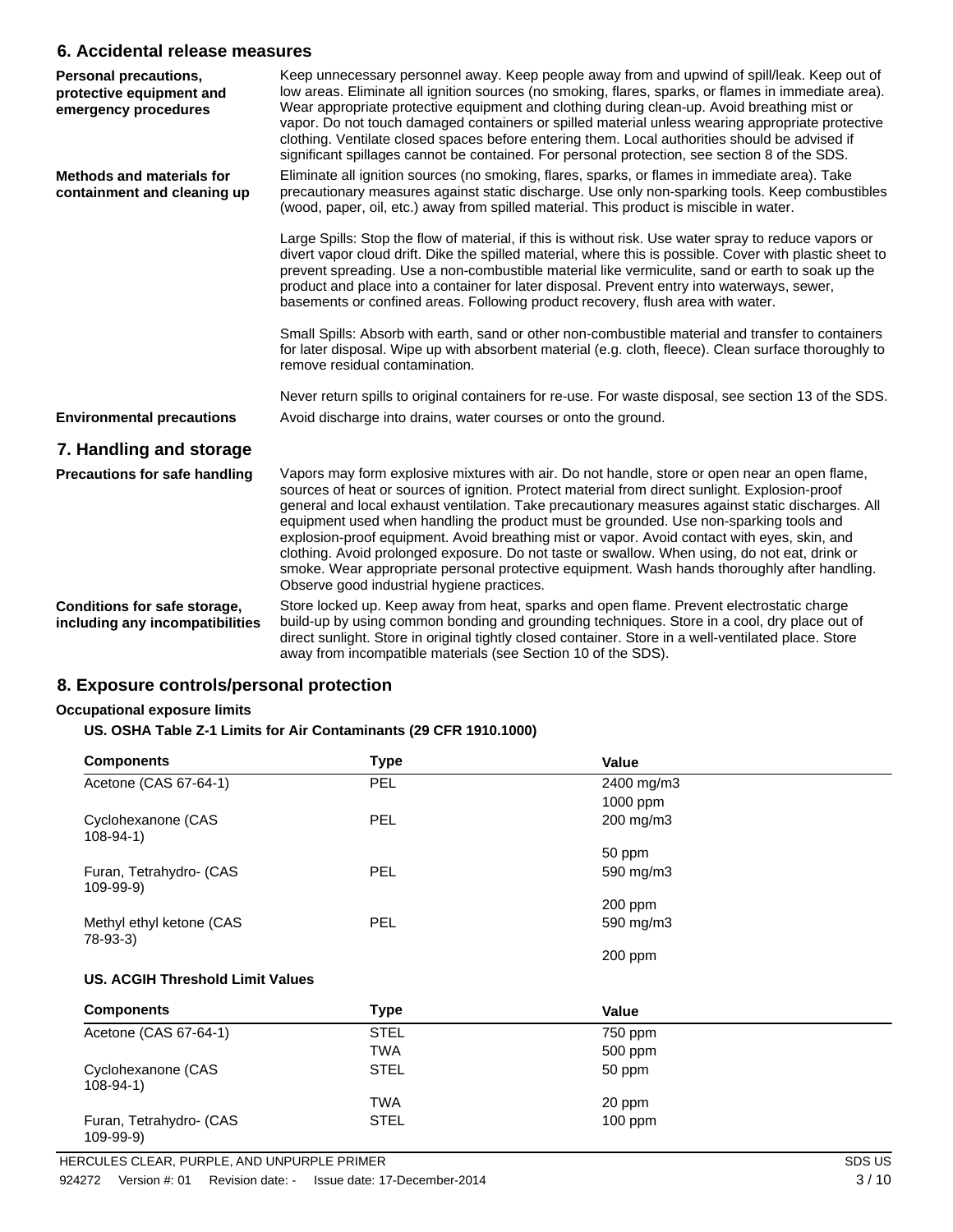#### **US. ACGIH Threshold Limit Values**

| <b>Components</b>                           | <b>Type</b> | Value          |  |
|---------------------------------------------|-------------|----------------|--|
|                                             | <b>TWA</b>  | 50 ppm         |  |
| Methyl ethyl ketone (CAS<br>78-93-3)        | <b>STEL</b> | 300 ppm        |  |
|                                             | <b>TWA</b>  | 200 ppm        |  |
| US. NIOSH: Pocket Guide to Chemical Hazards |             |                |  |
| <b>Components</b>                           | <b>Type</b> | Value          |  |
| Acetone (CAS 67-64-1)                       | <b>TWA</b>  | 590 mg/m3      |  |
|                                             |             | 250 ppm        |  |
| Cyclohexanone (CAS<br>$108-94-1)$           | TWA         | $100$ mg/m $3$ |  |
|                                             |             | 25 ppm         |  |
| Furan, Tetrahydro- (CAS<br>$109-99-9)$      | <b>STEL</b> | 735 mg/m3      |  |
|                                             |             | 250 ppm        |  |
|                                             | <b>TWA</b>  | 590 mg/m3      |  |
|                                             |             | 200 ppm        |  |
| Methyl ethyl ketone (CAS<br>78-93-3)        | <b>STEL</b> | 885 mg/m3      |  |
|                                             |             | 300 ppm        |  |
|                                             | <b>TWA</b>  | 590 mg/m3      |  |
|                                             |             | 200 ppm        |  |

#### **Biological limit values**

#### **ACGIH Biological Exposure Indices**

| <b>Components</b>                    | Value             | <b>Determinant</b>                          | <b>Specimen</b> | <b>Sampling Time</b> |  |
|--------------------------------------|-------------------|---------------------------------------------|-----------------|----------------------|--|
| Acetone (CAS 67-64-1)                | $50 \text{ mq/l}$ | Acetone                                     | Urine           | $\star$              |  |
| Cyclohexanone (CAS<br>$108 - 94 - 1$ | $80 \text{ mg/l}$ | 1,2-Cyclohexan<br>ediol, with<br>hydrolysis | Urine           | $\star$              |  |
|                                      | $8 \text{ mg/l}$  | Cyclohexanol,<br>with hydrolysis            | Urine           | $\star$              |  |
| Furan, Tetrahydro- (CAS<br>109-99-9) | 2 ma/l            | Tetrahydrofura<br>n                         | Urine           | $\star$              |  |
| Methyl ethyl ketone (CAS<br>78-93-3) | 2 ma/l            | <b>MEK</b>                                  | Urine           | $\star$              |  |

\* - For sampling details, please see the source document.

#### **Exposure guidelines**

| US - California OELs: Skin designation            |                                                   |                                                                                                                                                                                                                        |
|---------------------------------------------------|---------------------------------------------------|------------------------------------------------------------------------------------------------------------------------------------------------------------------------------------------------------------------------|
| Cyclohexanone (CAS 108-94-1)                      |                                                   | Can be absorbed through the skin.                                                                                                                                                                                      |
| US - Minnesota Haz Subs: Skin designation applies |                                                   |                                                                                                                                                                                                                        |
| Cyclohexanone (CAS 108-94-1)                      |                                                   | Skin designation applies.                                                                                                                                                                                              |
| US - Tennessee OELs: Skin designation             |                                                   |                                                                                                                                                                                                                        |
| Cyclohexanone (CAS 108-94-1)                      |                                                   | Can be absorbed through the skin.                                                                                                                                                                                      |
|                                                   | US ACGIH Threshold Limit Values: Skin designation |                                                                                                                                                                                                                        |
| Cyclohexanone (CAS 108-94-1)                      |                                                   | Can be absorbed through the skin.                                                                                                                                                                                      |
| Furan, Tetrahydro- (CAS 109-99-9)                 |                                                   | Can be absorbed through the skin.                                                                                                                                                                                      |
| US. NIOSH: Pocket Guide to Chemical Hazards       |                                                   |                                                                                                                                                                                                                        |
| Cyclohexanone (CAS 108-94-1)                      |                                                   | Can be absorbed through the skin.                                                                                                                                                                                      |
| Appropriate engineering<br>controls               |                                                   | Explosion-proof general and local exhaust ventilation. Good general ve<br>changes per hour) should be used. Ventilation rates should be matche<br>applicable use process applequing local exhaust ventilation or other |

#### entilation (typically 10 air ed to conditions. If applicable, use process enclosures, local exhaust ventilation, or other engineering controls to maintain airborne levels below recommended exposure limits. If exposure limits have not been established, maintain airborne levels to an acceptable level. Eye wash facilities and emergency shower must be available when handling this product.

#### **Individual protection measures, such as personal protective equipment**

**Eye/face protection** Face shield is recommended. Wear safety glasses with side shields (or goggles).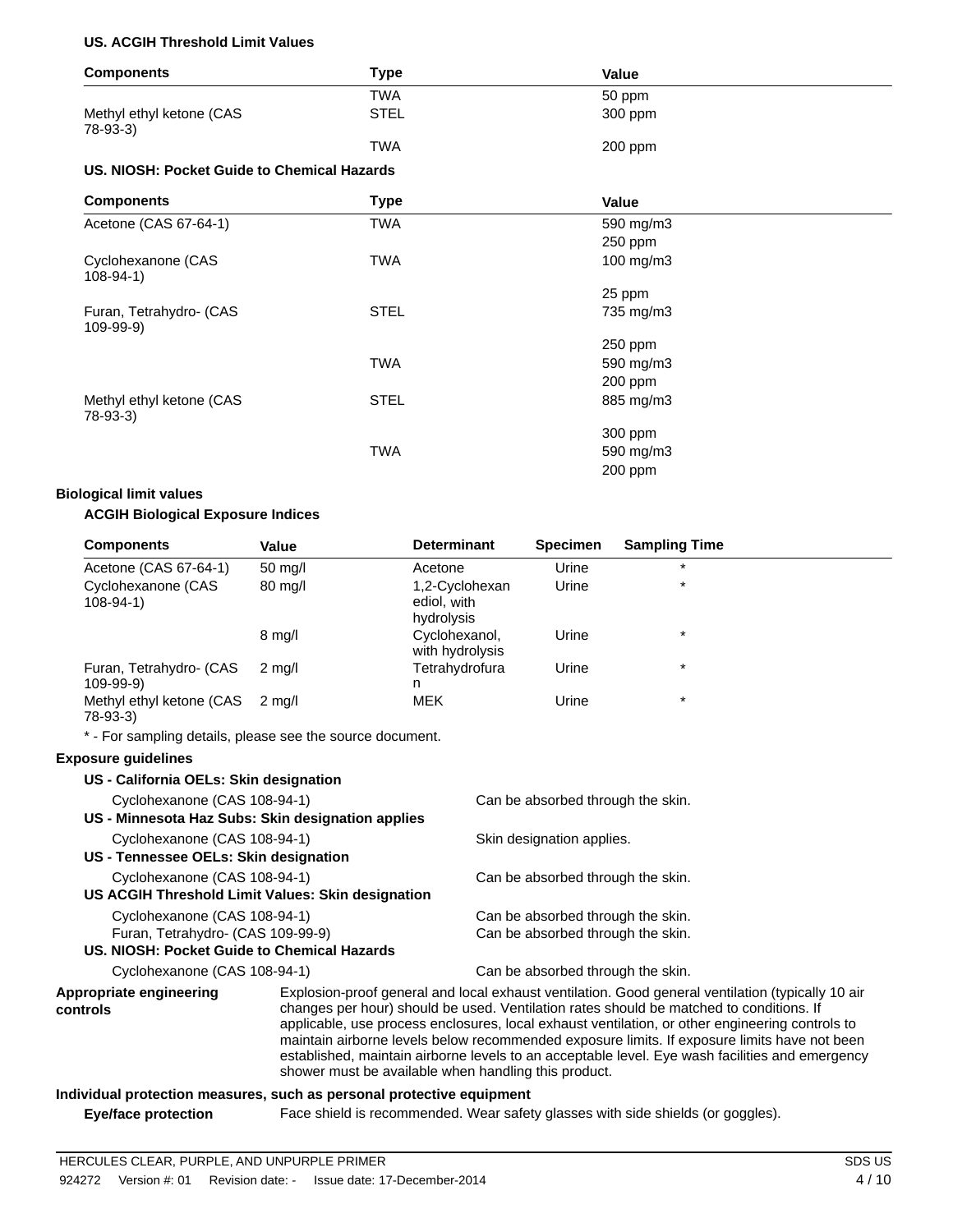| <b>Skin protection</b>                   |                                                                                                                                                                                                                                                                     |
|------------------------------------------|---------------------------------------------------------------------------------------------------------------------------------------------------------------------------------------------------------------------------------------------------------------------|
| <b>Hand protection</b>                   | Wear appropriate chemical resistant gloves.                                                                                                                                                                                                                         |
| <b>Other</b>                             | Wear appropriate chemical resistant clothing.                                                                                                                                                                                                                       |
| <b>Respiratory protection</b>            | If engineering controls do not maintain airborne concentrations below recommended exposure<br>limits (where applicable) or to an acceptable level (in countries where exposure limits have not<br>been established), an approved respirator must be worn.           |
| <b>Thermal hazards</b>                   | Wear appropriate thermal protective clothing, when necessary.                                                                                                                                                                                                       |
| <b>General hygiene</b><br>considerations | When using, do not eat, drink or smoke. Always observe good personal hygiene measures, such<br>as washing after handling the material and before eating, drinking, and/or smoking. Routinely<br>wash work clothing and protective equipment to remove contaminants. |

## **9. Physical and chemical properties**

| Appearance                                        | Translucent.                     |
|---------------------------------------------------|----------------------------------|
| <b>Physical state</b>                             | Liquid.                          |
| Form                                              | Liquid.                          |
| Color                                             | Clear. or Purple                 |
| Odor                                              | Solvent.                         |
| <b>Odor threshold</b>                             | Not available.                   |
| pH                                                | Not available.                   |
| Melting point/freezing point                      | Not available.                   |
| Initial boiling point and boiling<br>range        | 151 °F (66.11 °C)                |
| <b>Flash point</b>                                | 14.0 - 23.0 °F (-10.0 - -5.0 °C) |
| <b>Evaporation rate</b>                           | $5.5 - 8$                        |
| Flammability (solid, gas)                         | Not available.                   |
| Upper/lower flammability or explosive limits      |                                  |
| <b>Flammability limit - lower</b><br>(%)          | Not available.                   |
| <b>Flammability limit - upper</b><br>$(\%)$       | Not available.                   |
| Explosive limit - lower (%)                       | Not available.                   |
| Explosive limit - upper (%)                       | Not available.                   |
| Vapor pressure                                    | 145 mm Hg @ 20 C                 |
| Vapor density                                     | 2.5                              |
| <b>Relative density</b>                           | $0.82 - 0.86$                    |
| Solubility(ies)                                   |                                  |
| <b>Solubility (water)</b>                         | Not available.                   |
| <b>Partition coefficient</b><br>(n-octanol/water) | Not available.                   |
| <b>Auto-ignition temperature</b>                  | Not available.                   |
| <b>Decomposition temperature</b>                  | Not available.                   |
| <b>Viscosity</b>                                  | $< 100$ cP                       |
| <b>Other information</b>                          |                                  |
| <b>Bulk density</b>                               | 7 lb/gal                         |
| VOC (Weight %)                                    | 505 g/l SQACMD Method 304        |
|                                                   |                                  |

### **10. Stability and reactivity**

| <b>Reactivity</b>                            | The product is stable and non-reactive under normal conditions of use, storage and transport.                                                     |
|----------------------------------------------|---------------------------------------------------------------------------------------------------------------------------------------------------|
| <b>Chemical stability</b>                    | Material is stable under normal conditions.                                                                                                       |
| <b>Possibility of hazardous</b><br>reactions | No dangerous reaction known under conditions of normal use.                                                                                       |
| <b>Conditions to avoid</b>                   | Avoid heat, sparks, open flames and other ignition sources. Avoid temperatures exceeding the<br>flash point. Contact with incompatible materials. |
| Incompatible materials                       | Acids. Strong oxidizing agents. Ammonia. Amines. Isocyanates. Caustics.                                                                           |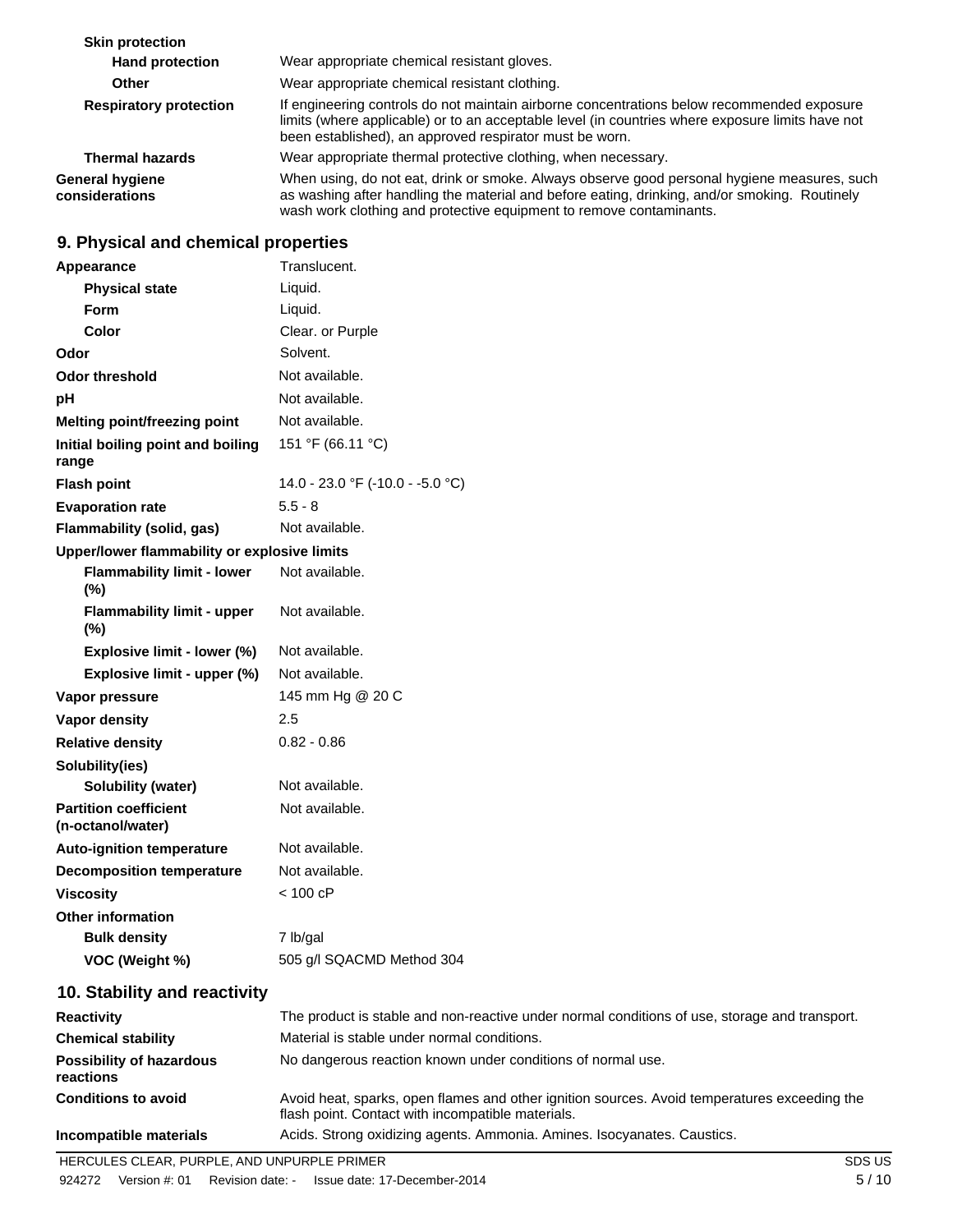### **11. Toxicological information**

#### **Information on likely routes of exposure**

| <b>Inhalation</b>                                                                  | May be fatal if swallowed and enters airways. Headache. Nausea, vomiting. May cause irritation<br>to the respiratory system. Vapors have a narcotic effect and may cause headache, fatigue,<br>dizziness and nausea. Prolonged inhalation may be harmful.                                                                                                               |
|------------------------------------------------------------------------------------|-------------------------------------------------------------------------------------------------------------------------------------------------------------------------------------------------------------------------------------------------------------------------------------------------------------------------------------------------------------------------|
| <b>Skin contact</b>                                                                | Causes skin irritation.                                                                                                                                                                                                                                                                                                                                                 |
| Eye contact                                                                        | Causes serious eye irritation.                                                                                                                                                                                                                                                                                                                                          |
| Ingestion                                                                          | May be fatal if swallowed and enters airways. Harmful if swallowed. Harmful if swallowed. Droplets<br>of the product aspirated into the lungs through ingestion or vomiting may cause a serious<br>chemical pneumonia.                                                                                                                                                  |
| Symptoms related to the<br>physical, chemical and<br>toxicological characteristics | Irritation of nose and throat. Aspiration may cause pulmonary edema and pneumonitis. Severe<br>eye irritation. Symptoms may include stinging, tearing, redness, swelling, and blurred vision. May<br>cause respiratory irritation. Skin irritation. May cause redness and pain. Symptoms of<br>overexposure may be headache, dizziness, tiredness, nausea and vomiting. |

#### **Information on toxicological effects**

**Acute toxicity** May be fatal if swallowed and enters airways. Narcotic effects. May cause respiratory irritation.

| <b>Components</b>                    | <b>Species</b>                                                                                                                                                                                                                                                                                                                                                                                                                                                                                                                                                                                                                                                                                                                                         | <b>Test Results</b> |  |
|--------------------------------------|--------------------------------------------------------------------------------------------------------------------------------------------------------------------------------------------------------------------------------------------------------------------------------------------------------------------------------------------------------------------------------------------------------------------------------------------------------------------------------------------------------------------------------------------------------------------------------------------------------------------------------------------------------------------------------------------------------------------------------------------------------|---------------------|--|
| Acetone (CAS 67-64-1)                |                                                                                                                                                                                                                                                                                                                                                                                                                                                                                                                                                                                                                                                                                                                                                        |                     |  |
| Acute                                |                                                                                                                                                                                                                                                                                                                                                                                                                                                                                                                                                                                                                                                                                                                                                        |                     |  |
| Dermal                               |                                                                                                                                                                                                                                                                                                                                                                                                                                                                                                                                                                                                                                                                                                                                                        |                     |  |
| LD50                                 | Rabbit                                                                                                                                                                                                                                                                                                                                                                                                                                                                                                                                                                                                                                                                                                                                                 | 20 ml/kg            |  |
| Inhalation                           |                                                                                                                                                                                                                                                                                                                                                                                                                                                                                                                                                                                                                                                                                                                                                        |                     |  |
| <b>LC50</b>                          | Rat                                                                                                                                                                                                                                                                                                                                                                                                                                                                                                                                                                                                                                                                                                                                                    | 50 mg/l, 8 Hours    |  |
| Oral                                 |                                                                                                                                                                                                                                                                                                                                                                                                                                                                                                                                                                                                                                                                                                                                                        |                     |  |
| LD50                                 | Rat                                                                                                                                                                                                                                                                                                                                                                                                                                                                                                                                                                                                                                                                                                                                                    | 5800 mg/kg          |  |
| Cyclohexanone (CAS 108-94-1)         |                                                                                                                                                                                                                                                                                                                                                                                                                                                                                                                                                                                                                                                                                                                                                        |                     |  |
| <b>Acute</b>                         |                                                                                                                                                                                                                                                                                                                                                                                                                                                                                                                                                                                                                                                                                                                                                        |                     |  |
| Dermal                               |                                                                                                                                                                                                                                                                                                                                                                                                                                                                                                                                                                                                                                                                                                                                                        |                     |  |
| LD50                                 | Rabbit                                                                                                                                                                                                                                                                                                                                                                                                                                                                                                                                                                                                                                                                                                                                                 | 948 mg/kg           |  |
| Inhalation                           |                                                                                                                                                                                                                                                                                                                                                                                                                                                                                                                                                                                                                                                                                                                                                        |                     |  |
| <b>LC50</b>                          | Rat                                                                                                                                                                                                                                                                                                                                                                                                                                                                                                                                                                                                                                                                                                                                                    | 8000 ppm, 4 hours   |  |
| Oral                                 |                                                                                                                                                                                                                                                                                                                                                                                                                                                                                                                                                                                                                                                                                                                                                        |                     |  |
| LD50                                 | Rat                                                                                                                                                                                                                                                                                                                                                                                                                                                                                                                                                                                                                                                                                                                                                    | 1540 mg/kg          |  |
|                                      | * Estimates for product may be based on additional component data not shown.                                                                                                                                                                                                                                                                                                                                                                                                                                                                                                                                                                                                                                                                           |                     |  |
| <b>Skin corrosion/irritation</b>     | Causes skin irritation.                                                                                                                                                                                                                                                                                                                                                                                                                                                                                                                                                                                                                                                                                                                                |                     |  |
| Serious eye damage/eye<br>irritation | Causes serious eye irritation.                                                                                                                                                                                                                                                                                                                                                                                                                                                                                                                                                                                                                                                                                                                         |                     |  |
| Respiratory or skin sensitization    |                                                                                                                                                                                                                                                                                                                                                                                                                                                                                                                                                                                                                                                                                                                                                        |                     |  |
| <b>Respiratory sensitization</b>     | Not available.                                                                                                                                                                                                                                                                                                                                                                                                                                                                                                                                                                                                                                                                                                                                         |                     |  |
| <b>Skin sensitization</b>            | This product is not expected to cause skin sensitization.                                                                                                                                                                                                                                                                                                                                                                                                                                                                                                                                                                                                                                                                                              |                     |  |
| <b>Germ cell mutagenicity</b>        | No data available to indicate product or any components present at greater than 0.1% are<br>mutagenic or genotoxic.                                                                                                                                                                                                                                                                                                                                                                                                                                                                                                                                                                                                                                    |                     |  |
| Carcinogenicity                      | In 2012 USEPA Integrated Risk Information System (IRIS) reviewed a two species inhalation<br>lifetime study on THF conducted by NTP (1998). Male rats developed renal tumors and female<br>mice developed liver tumors while neither the female rats nor the male mice showed similar<br>results. Because the carcinogenic mechanisms could not be identified clearly in either species for<br>either tumor, the EPA determined that the male rat and female mouse findings are relevant to the<br>assessment of carcinogenic potential in humans. Therefore, the IRIS review concludes that these<br>data in aggregate indicate that there is "suggestive evidence of carcinogenic potential" following<br>exposure to THF by all routes of exposure. |                     |  |
|                                      | <b>IARC Monographs. Overall Evaluation of Carcinogenicity</b>                                                                                                                                                                                                                                                                                                                                                                                                                                                                                                                                                                                                                                                                                          |                     |  |

Cyclohexanone (CAS 108-94-1) 3 Not classifiable as to carcinogenicity to humans.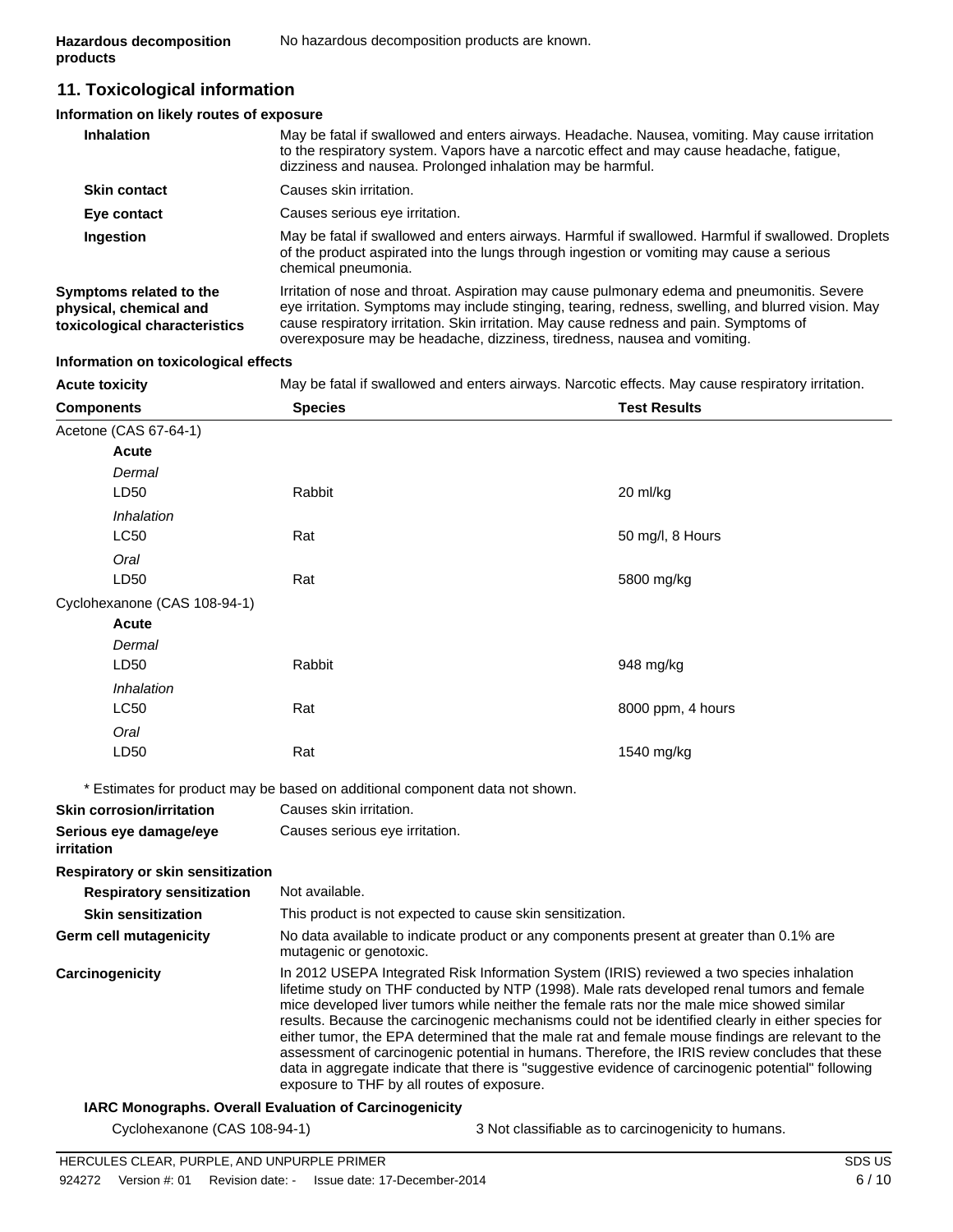|                                                       | OSHA Specifically Regulated Substances (29 CFR 1910.1001-1050)                      |
|-------------------------------------------------------|-------------------------------------------------------------------------------------|
| Not listed.                                           |                                                                                     |
| <b>Reproductive toxicity</b>                          | This product is not expected to cause reproductive or developmental effects.        |
| Specific target organ toxicity -<br>single exposure   | Narcotic effects. May cause drowsiness and dizziness. Respiratory tract irritation. |
| Specific target organ toxicity -<br>repeated exposure | Not classified.                                                                     |
| <b>Aspiration hazard</b>                              | May be fatal if swallowed and enters airways.                                       |
| <b>Chronic effects</b>                                | Prolonged inhalation may be harmful.                                                |

### **12. Ecological information**

| Ecotoxicity |  |  |
|-------------|--|--|
|             |  |  |

**Ecotoxicity** The product is not classified as environmentally hazardous. However, this does not exclude the possibility that large or frequent spills can have a harmful or damaging effect on the environment.

| <b>Components</b>            |      | <b>Species</b>                                                | Test Results |
|------------------------------|------|---------------------------------------------------------------|--------------|
| Acetone (CAS 67-64-1)        |      |                                                               |              |
| <b>Aquatic</b>               |      |                                                               |              |
| Fish                         | LC50 | Fathead minnow (Pimephales promelas) > 100 mg/l, 96 hours     |              |
| Cyclohexanone (CAS 108-94-1) |      |                                                               |              |
| <b>Aquatic</b>               |      |                                                               |              |
| Fish                         | LC50 | Fathead minnow (Pimephales promelas) 481 - 578 mg/l, 96 hours |              |

\* Estimates for product may be based on additional component data not shown.

|                                                   | * Estimates for product may be based on additional component data not shown.                                                                                                                                                                                                                                                                                                                                                 |                                                                                              |  |
|---------------------------------------------------|------------------------------------------------------------------------------------------------------------------------------------------------------------------------------------------------------------------------------------------------------------------------------------------------------------------------------------------------------------------------------------------------------------------------------|----------------------------------------------------------------------------------------------|--|
| <b>Persistence and degradability</b>              | No data is available on the degradability of this product.                                                                                                                                                                                                                                                                                                                                                                   |                                                                                              |  |
| <b>Bioaccumulative potential</b>                  | No data available.                                                                                                                                                                                                                                                                                                                                                                                                           |                                                                                              |  |
| Partition coefficient n-octanol / water (log Kow) |                                                                                                                                                                                                                                                                                                                                                                                                                              |                                                                                              |  |
| Acetone (CAS 67-64-1)                             |                                                                                                                                                                                                                                                                                                                                                                                                                              | $-0.24$                                                                                      |  |
| Cyclohexanone (CAS 108-94-1)                      |                                                                                                                                                                                                                                                                                                                                                                                                                              | 0.81                                                                                         |  |
| Furan, Tetrahydro- (CAS 109-99-9)                 |                                                                                                                                                                                                                                                                                                                                                                                                                              | 0.46                                                                                         |  |
| Methyl ethyl ketone (CAS 78-93-3)                 |                                                                                                                                                                                                                                                                                                                                                                                                                              | 0.29                                                                                         |  |
| <b>Mobility in soil</b>                           | No data available.                                                                                                                                                                                                                                                                                                                                                                                                           |                                                                                              |  |
| Other adverse effects                             | No other adverse environmental effects (e.g. ozone depletion, photochemical ozone creation<br>potential, endocrine disruption, global warming potential) are expected from this component.                                                                                                                                                                                                                                   |                                                                                              |  |
| 13. Disposal considerations                       |                                                                                                                                                                                                                                                                                                                                                                                                                              |                                                                                              |  |
| <b>Disposal instructions</b>                      | Collect and reclaim or dispose in sealed containers at licensed waste disposal site. This material<br>and its container must be disposed of as hazardous waste. Do not allow this material to drain into<br>sewers/water supplies. Do not contaminate ponds, waterways or ditches with chemical or used<br>container. Dispose of contents/container in accordance with local/regional/national/international<br>regulations. |                                                                                              |  |
| Local disposal regulations                        | Dispose in accordance with all applicable regulations.                                                                                                                                                                                                                                                                                                                                                                       |                                                                                              |  |
| Hazardous waste code                              | disposal company.                                                                                                                                                                                                                                                                                                                                                                                                            | The waste code should be assigned in discussion between the user, the producer and the waste |  |

| Waste from residues / unused<br>products | Dispose of in accordance with local regulations. Empty containers or liners may retain some<br>product residues. This material and its container must be disposed of in a safe manner (see:<br>Disposal instructions). |
|------------------------------------------|------------------------------------------------------------------------------------------------------------------------------------------------------------------------------------------------------------------------|
| Contaminated packaging                   | Empty containers should be taken to an approved waste handling site for recycling or disposal.<br>Since emptied containers may retain product residue, follow label warnings even after container is<br>emptied.       |

### **14. Transport information**

| <b>DOT</b>                 |                                                                                        |
|----------------------------|----------------------------------------------------------------------------------------|
| UN number                  | UN1993                                                                                 |
| UN proper shipping name    | Flammable liquids, n.o.s. (Methyl ethyl ketone RQ = 25063 LBS, Acetone RQ = 12522 LBS) |
| Transport hazard class(es) |                                                                                        |
| <b>Class</b>               |                                                                                        |
| <b>Subsidiary risk</b>     | $\overline{\phantom{0}}$                                                               |
| Label(s)                   | 3                                                                                      |
| <b>Packing group</b>       |                                                                                        |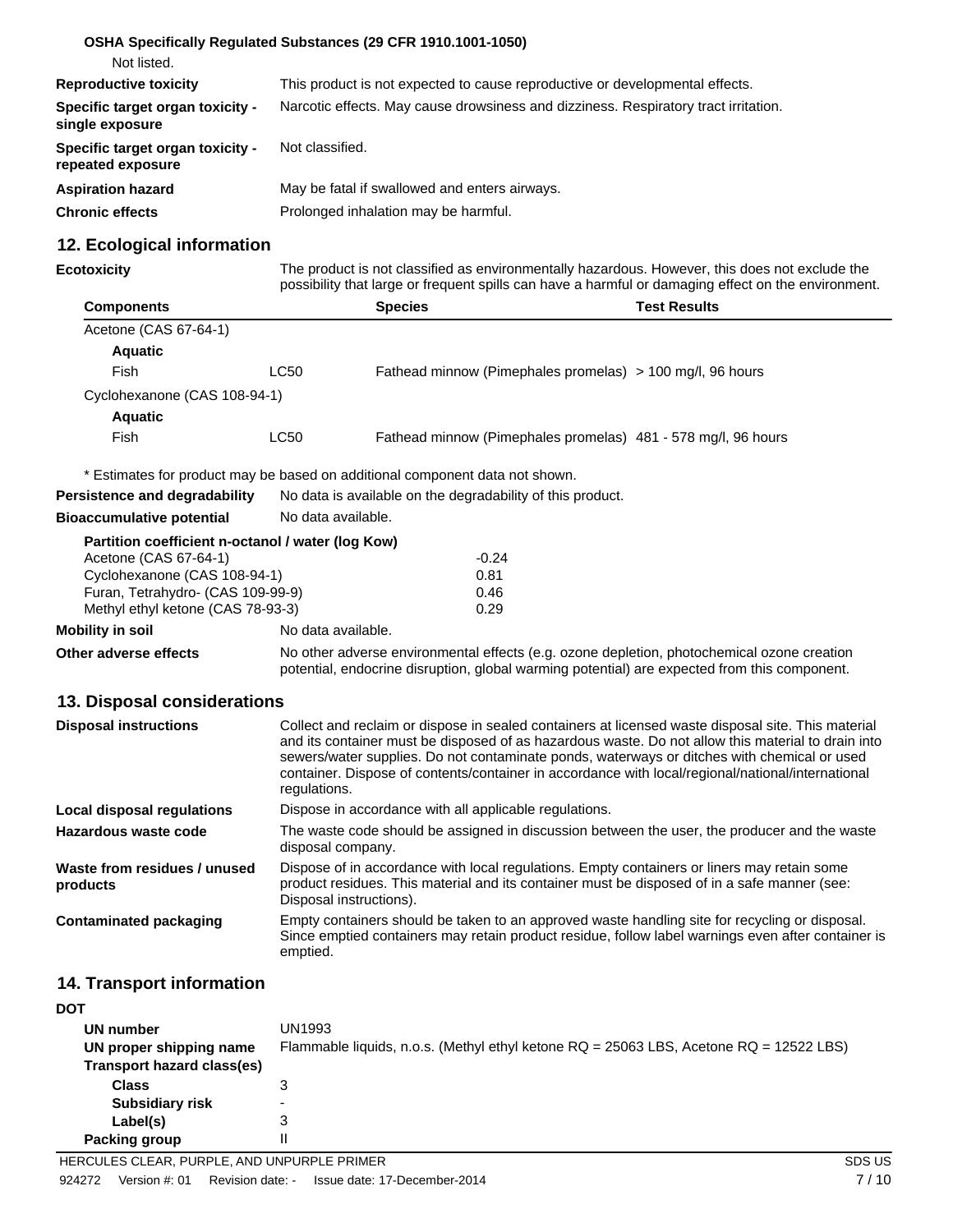|                                                     | Special precautions for user Read safety instructions, SDS and emergency procedures before handling. |
|-----------------------------------------------------|------------------------------------------------------------------------------------------------------|
| <b>Special provisions</b>                           | IB2, T7, TP1, TP8, TP28                                                                              |
| <b>Packaging exceptions</b>                         | 150                                                                                                  |
| Packaging non bulk                                  | 202                                                                                                  |
| Packaging bulk                                      | 242                                                                                                  |
| <b>IATA</b>                                         |                                                                                                      |
| UN number                                           | <b>UN1993</b>                                                                                        |
| UN proper shipping name                             | Flammable liquid, n.o.s. (Methyl ethyl ketone, Acetone)                                              |
| <b>Transport hazard class(es)</b>                   |                                                                                                      |
| <b>Class</b>                                        | 3                                                                                                    |
| <b>Subsidiary risk</b>                              |                                                                                                      |
| Packing group                                       | $\mathbf{H}$                                                                                         |
| <b>Environmental hazards</b>                        | No.                                                                                                  |
| <b>ERG Code</b>                                     | 3H                                                                                                   |
|                                                     | Special precautions for user Read safety instructions, SDS and emergency procedures before handling. |
| <b>IMDG</b>                                         |                                                                                                      |
| UN number                                           | <b>UN1993</b>                                                                                        |
| UN proper shipping name                             | FLAMMABLE LIQUID, N.O.S. (Methyl ethyl ketone, Acetone)                                              |
| <b>Transport hazard class(es)</b>                   |                                                                                                      |
| <b>Class</b>                                        | 3                                                                                                    |
| <b>Subsidiary risk</b>                              |                                                                                                      |
| Packing group                                       | $\mathbf{H}$                                                                                         |
| <b>Environmental hazards</b>                        |                                                                                                      |
| <b>Marine pollutant</b>                             | No.                                                                                                  |
| <b>EmS</b>                                          | F-E, S-E                                                                                             |
|                                                     | Special precautions for user Read safety instructions, SDS and emergency procedures before handling. |
| Transport in bulk according to                      | Not available.                                                                                       |
| Annex II of MARPOL 73/78 and<br>the <b>IBC</b> Code |                                                                                                      |
|                                                     |                                                                                                      |

#### **15. Regulatory information**

**US federal regulations** This product is a "Hazardous Chemical" as defined by the OSHA Hazard Communication Standard, 29 CFR 1910.1200. All components are on the U.S. EPA TSCA Inventory List. **TSCA Section 12(b) Export Notification (40 CFR 707, Subpt. D)** Not regulated. **OSHA Specifically Regulated Substances (29 CFR 1910.1001-1050)** Not listed. **CERCLA Hazardous Substance List (40 CFR 302.4)** Acetone (CAS 67-64-1) LISTED Cyclohexanone (CAS 108-94-1) LISTED Furan, Tetrahydro- (CAS 109-99-9) LISTED Methyl ethyl ketone (CAS 78-93-3) LISTED **Superfund Amendments and Reauthorization Act of 1986 (SARA) Hazard categories** Immediate Hazard - Yes Delayed Hazard - No Fire Hazard - Yes Pressure Hazard - No Reactivity Hazard - No **SARA 302 Extremely hazardous substance** Not listed. **SARA 311/312 Hazardous** No

**chemical**

#### **SARA 313 (TRI reporting)** Not regulated.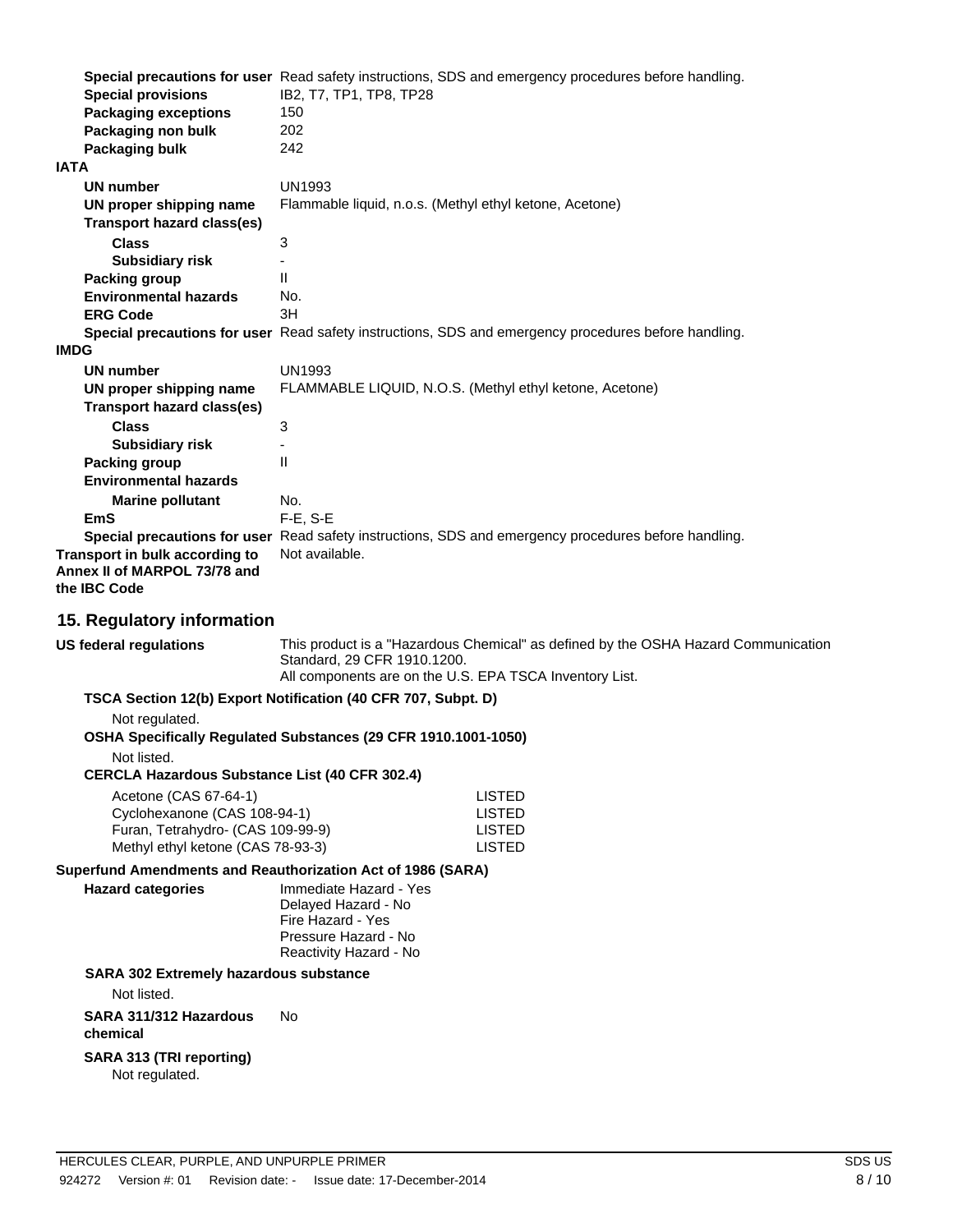| Other federal regulations                                              |                                                                                      |                                                                                                                          |                        |
|------------------------------------------------------------------------|--------------------------------------------------------------------------------------|--------------------------------------------------------------------------------------------------------------------------|------------------------|
|                                                                        | Clean Air Act (CAA) Section 112 Hazardous Air Pollutants (HAPs) List                 |                                                                                                                          |                        |
| Not regulated.                                                         |                                                                                      | Clean Air Act (CAA) Section 112(r) Accidental Release Prevention (40 CFR 68.130)                                         |                        |
| Not regulated.                                                         |                                                                                      |                                                                                                                          |                        |
| <b>Safe Drinking Water Act</b><br>(SDWA)                               | Not regulated.                                                                       |                                                                                                                          |                        |
| <b>Chemical Code Number</b>                                            |                                                                                      | Drug Enforcement Administration (DEA). List 2, Essential Chemicals (21 CFR 1310.02(b) and 1310.04(f)(2) and              |                        |
| Acetone (CAS 67-64-1)                                                  |                                                                                      | 6532                                                                                                                     |                        |
|                                                                        | Methyl ethyl ketone (CAS 78-93-3)                                                    | 6714                                                                                                                     |                        |
|                                                                        |                                                                                      | Drug Enforcement Administration (DEA). List 1 & 2 Exempt Chemical Mixtures (21 CFR 1310.12(c))                           |                        |
| Acetone (CAS 67-64-1)                                                  |                                                                                      | 35 %WV                                                                                                                   |                        |
|                                                                        | Methyl ethyl ketone (CAS 78-93-3)<br><b>DEA Exempt Chemical Mixtures Code Number</b> | 35 %WV                                                                                                                   |                        |
| Acetone (CAS 67-64-1)                                                  |                                                                                      | 6532                                                                                                                     |                        |
|                                                                        | Methyl ethyl ketone (CAS 78-93-3)                                                    | 6714                                                                                                                     |                        |
| <b>US state regulations</b>                                            |                                                                                      |                                                                                                                          |                        |
| US. Massachusetts RTK - Substance List                                 |                                                                                      |                                                                                                                          |                        |
| Acetone (CAS 67-64-1)                                                  |                                                                                      |                                                                                                                          |                        |
| Cyclohexanone (CAS 108-94-1)                                           |                                                                                      |                                                                                                                          |                        |
| Furan, Tetrahydro- (CAS 109-99-9)                                      |                                                                                      |                                                                                                                          |                        |
| Methyl ethyl ketone (CAS 78-93-3)                                      |                                                                                      |                                                                                                                          |                        |
|                                                                        | US. New Jersey Worker and Community Right-to-Know Act                                |                                                                                                                          |                        |
| Acetone (CAS 67-64-1)<br>Cyclohexanone (CAS 108-94-1)                  |                                                                                      |                                                                                                                          |                        |
| Furan, Tetrahydro- (CAS 109-99-9)                                      |                                                                                      |                                                                                                                          |                        |
| Methyl ethyl ketone (CAS 78-93-3)                                      |                                                                                      |                                                                                                                          |                        |
|                                                                        | US. Pennsylvania Worker and Community Right-to-Know Law                              |                                                                                                                          |                        |
| Acetone (CAS 67-64-1)                                                  |                                                                                      |                                                                                                                          |                        |
| Cyclohexanone (CAS 108-94-1)                                           |                                                                                      |                                                                                                                          |                        |
| Furan, Tetrahydro- (CAS 109-99-9)<br>Methyl ethyl ketone (CAS 78-93-3) |                                                                                      |                                                                                                                          |                        |
| <b>US. Rhode Island RTK</b>                                            |                                                                                      |                                                                                                                          |                        |
| Acetone (CAS 67-64-1)                                                  |                                                                                      |                                                                                                                          |                        |
| Cyclohexanone (CAS 108-94-1)                                           |                                                                                      |                                                                                                                          |                        |
| Furan, Tetrahydro- (CAS 109-99-9)                                      |                                                                                      |                                                                                                                          |                        |
| Methyl ethyl ketone (CAS 78-93-3)                                      |                                                                                      |                                                                                                                          |                        |
| US. California Proposition 65                                          |                                                                                      |                                                                                                                          |                        |
|                                                                        | any chemicals currently listed as carcinogens or reproductive toxins.                | California Safe Drinking Water and Toxic Enforcement Act of 1986 (Proposition 65): This material is not known to contain |                        |
| <b>International Inventories</b>                                       |                                                                                      |                                                                                                                          |                        |
| Country(s) or region                                                   | Inventory name                                                                       |                                                                                                                          | On inventory (yes/no)* |
| Australia                                                              |                                                                                      | Australian Inventory of Chemical Substances (AICS)                                                                       | Yes                    |
| Canada                                                                 | Domestic Substances List (DSL)                                                       |                                                                                                                          | Yes                    |
| Canada                                                                 | Non-Domestic Substances List (NDSL)                                                  |                                                                                                                          | No                     |
| China                                                                  |                                                                                      | Inventory of Existing Chemical Substances in China (IECSC)                                                               | Yes                    |
| Europe                                                                 | Substances (EINECS)                                                                  | European Inventory of Existing Commercial Chemical                                                                       | Yes                    |
| Europe                                                                 |                                                                                      | European List of Notified Chemical Substances (ELINCS)                                                                   | No                     |
| Japan                                                                  |                                                                                      | Inventory of Existing and New Chemical Substances (ENCS)                                                                 | Yes                    |
| Korea                                                                  | Existing Chemicals List (ECL)                                                        |                                                                                                                          | Yes                    |
| New Zealand                                                            | New Zealand Inventory                                                                |                                                                                                                          | Yes                    |
| Philippines                                                            | (PICCS)                                                                              | Philippine Inventory of Chemicals and Chemical Substances                                                                | Yes                    |